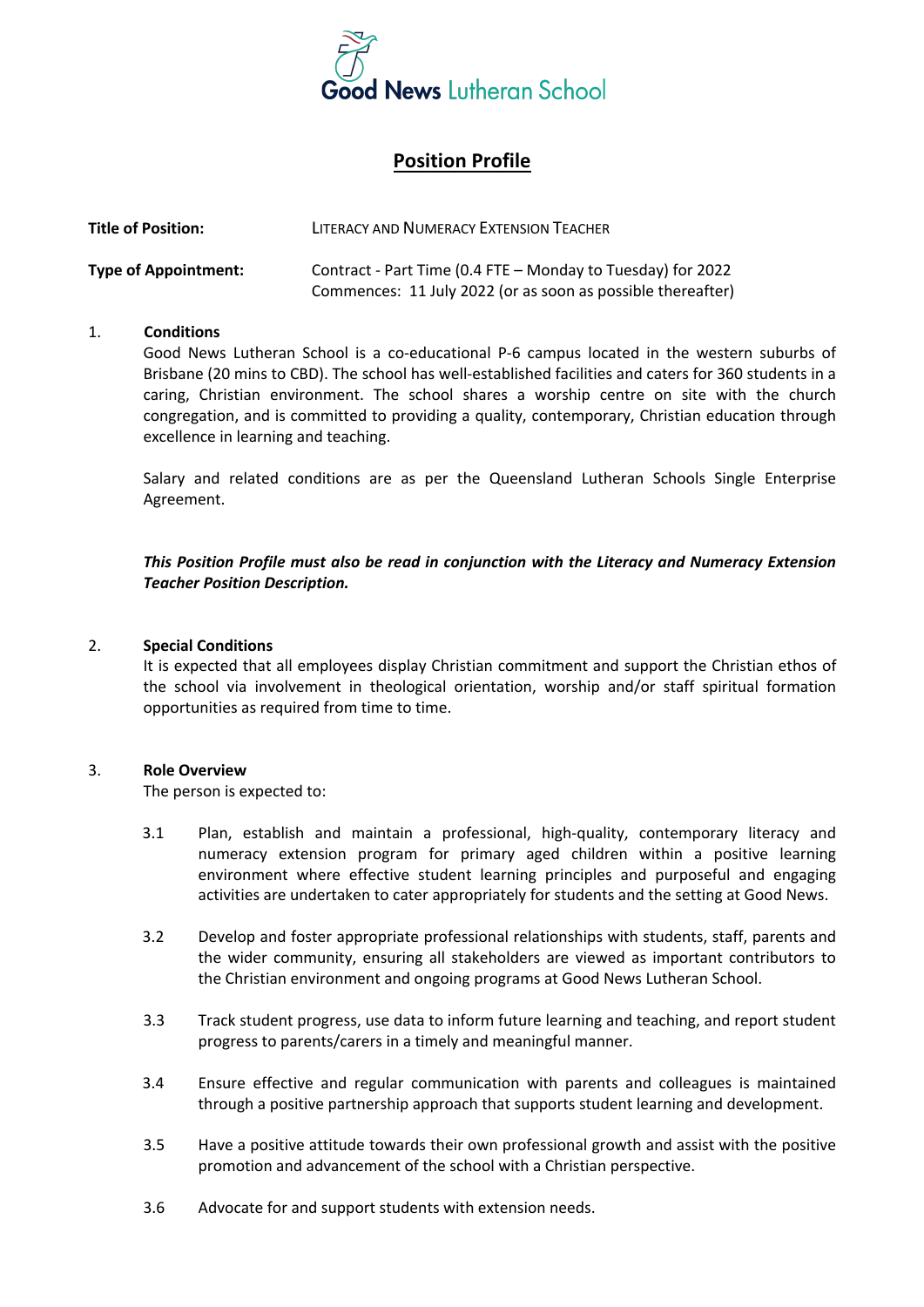### 4. **Expected Outcomes**

- 4.1 Development and maintenance of an engaging, purposeful and effective learning environment that supports and empowers students with continual growth and high levels of well-being.
- 4.2 Classroom pedagogy that is consistent with contemporary and effective primary school practices, and Australian Curriculum and Lutheran Education Australia requirements, particularly in the area of extension education.
- 4.3 Evaluate and enable the effective use of physical and digital resources by staff and students to ensure engaging, purposeful and innovative usage that leads to high learning outcomes relevant for today's students.
- 4.4 Punctuality, preparedness and organisation for daily tasks, including sufficient planning and resourcing to enable delivery of an engaging and effective learning program.
- 4.5 Cooperation with all staff, students and community members in a positive, collaborative and professional manner.
- 4.6 Effective and regular monitoring, formative and summative assessment, and record keeping of student learning progress that informs future teaching and provides meaningful and timely feedback to students, parents and other staff members.
- 4.7 Support for and implementation of School policies and procedures.
- 4.8 Active and positive involvement in the life and wider activities of the school.

## **5. Selection Criteria**

- SC1 Demonstrated skills that reflect commitment to and understanding of the Christian ethos of the school:
	- 1. Willingness to contribute to the maintenance of the Christian-based caring atmosphere of the school.
	- 2. Ability to maintain a positively focussed and well-managed learning environment with a high standard of pastoral care and maintenance of core values.
	- 3. Ability to include parents, other staff and the wider community as partners in the learning process.
- SC2 Demonstrated professional skills:
	- 1. Ability to develop and maintain positive and professional relationships with staff, parents/caregivers and members of the community.
	- 2. Ability to work with teaching partners in a manner that promotes a positive environment, ensures good communication is maintained and focusses on high outcomes for students.
	- 3. Demonstrated participation and willingness to engage in and lead professional learning, professional sharing and effective collaboration with colleagues.
- SC3 Demonstrated ability to plan and implement engaging, purposeful and effective learning programs built on contemporary theory and evidence-based best practice in primary years literacy and numeracy extension education delivery:
	- 1. Comprehensive understanding of the requirements to develop and maintain a contemporary, engaging and purposeful extension learning environment.